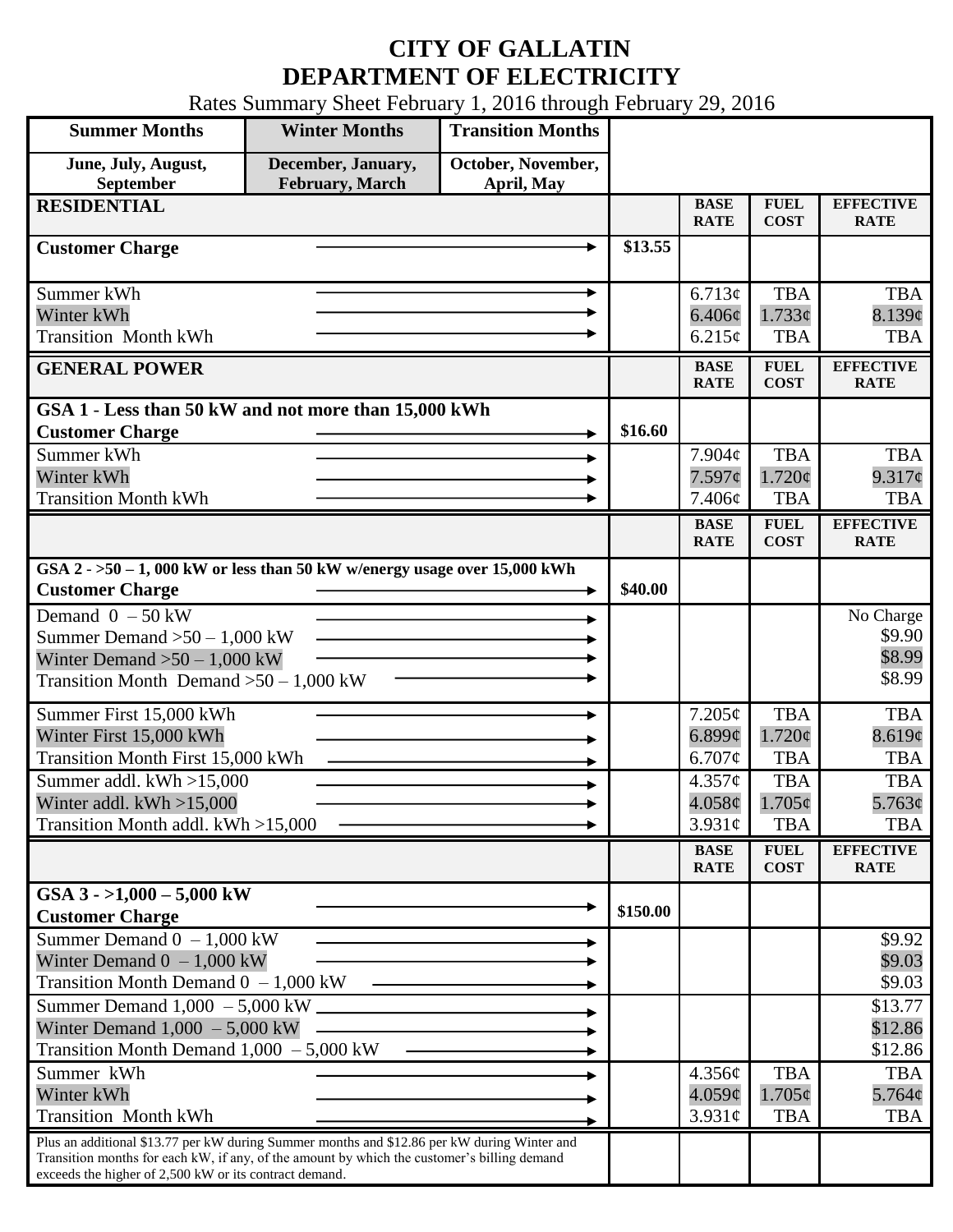# **CITY OF GALLATIN DEPARTMENT OF ELECTRICITY**

Rates Summary Sheet February 1, 2016 through February 29, 2016 Page 2

| <b>Summer Months</b>                                      | <b>Winter Months</b>                  | <b>Transition Months</b>         |                            |                                 |                            |                                 |
|-----------------------------------------------------------|---------------------------------------|----------------------------------|----------------------------|---------------------------------|----------------------------|---------------------------------|
| June, July, August,<br>September                          | December, January,<br>February, March | October, November,<br>April, May |                            |                                 |                            |                                 |
| <b>GENERAL POWER CONTINUE</b>                             |                                       | <b>BASE</b><br><b>RATE</b>       | <b>FUEL</b><br><b>COST</b> | <b>EFFECTIVE</b><br><b>RATE</b> |                            |                                 |
| SGSB Demands from $5,001 - 15,000$ kW                     |                                       |                                  |                            |                                 |                            |                                 |
| <b>Customer Charge</b>                                    |                                       |                                  | \$1,500                    |                                 |                            |                                 |
| Summer Demand 5,000 - 15,000 kW -                         |                                       |                                  |                            |                                 |                            | \$19.48                         |
| Winter Demand $5,000 - 15,000$ kW-                        |                                       |                                  |                            |                                 |                            | \$16.39                         |
| Transition Month Demand $5,000 - 15,000$ kW               |                                       |                                  |                            |                                 |                            | \$13.33                         |
| Summer kWh                                                |                                       |                                  |                            | $2.949\mathcal{C}$              | <b>TBA</b>                 | <b>TBA</b>                      |
| Winter kWh                                                |                                       |                                  |                            | 2.508¢                          | $1.671\phi$                | 4.179¢                          |
| <b>Transition Month kWh</b>                               |                                       |                                  |                            | 2.408¢                          | <b>TBA</b>                 | <b>TBA</b>                      |
|                                                           |                                       |                                  |                            | <b>BASE</b><br><b>RATE</b>      | <b>FUEL</b><br><b>COST</b> | <b>EFFECTIVE</b><br><b>RATE</b> |
|                                                           |                                       |                                  |                            |                                 |                            |                                 |
| MSB Demands greater than 5,000 kW                         |                                       |                                  |                            |                                 |                            |                                 |
| <b>Customer Charge</b>                                    |                                       |                                  | \$1,500                    |                                 |                            |                                 |
| Onpeak Summer Demand > 5,000                              |                                       |                                  |                            |                                 |                            | \$9.52                          |
| Onpeak Winter Demand > 5,000                              |                                       |                                  |                            |                                 |                            | \$8.63                          |
| Onpeak Transition Month Demand > 5,000 —                  |                                       |                                  |                            |                                 |                            | \$8.63                          |
| <b>Max Demand</b>                                         |                                       |                                  |                            |                                 |                            | \$2.14                          |
| <b>Offpeak Excess of Contract Demand</b>                  |                                       |                                  |                            |                                 |                            |                                 |
| Summer                                                    |                                       |                                  |                            |                                 |                            | \$9.52                          |
| Winter                                                    |                                       |                                  |                            |                                 |                            | \$8.63                          |
| Transition                                                |                                       |                                  |                            |                                 |                            | \$8.63                          |
| <b>Onpeak Summer kWh</b>                                  |                                       |                                  |                            | 5.365 $\phi$                    | 2.072¢                     | <b>TBA</b>                      |
| <b>Onpeak Winter kWh</b>                                  |                                       |                                  |                            | $4.305\phi$                     | $1.671\phi$                | 5.976¢                          |
| <b>Onpeak Transition Month kWh</b>                        |                                       |                                  |                            | 3.331c                          | 2.058¢                     | <b>TBA</b>                      |
| Offpeak Summer kWh First 200 HUD -                        |                                       |                                  |                            | 3.042¢                          | <b>TBA</b>                 | <b>TBA</b>                      |
| Offpeak Summer kWh Next 200 HUD -                         |                                       |                                  |                            | $0.284\phi$<br>0.046¢           | <b>TBA</b><br><b>TBA</b>   | <b>TBA</b><br><b>TBA</b>        |
| <b>Additional HUD</b><br>Offpeak Winter kWh First 200 HUD |                                       |                                  |                            | 3.250¢                          | $1.671\phi$                | $4.921\circ$                    |
| Offpeak Winter kWh Next 200 HUD                           |                                       |                                  |                            | $0.284\phi$                     | $1.671\phi$                | $1.955\phi$                     |
| <b>Additional HUD</b>                                     |                                       |                                  |                            | $0.046\phi$                     | $1.671\phi$                | $1.717\phi$                     |
| Offpeak Transition kWh First 200 HUD                      |                                       |                                  |                            | 3.331¢                          | 1.880¢                     | <b>TBA</b>                      |
| Offpeak Transition kWh Next 200 HUD                       |                                       |                                  |                            | $0.284\phi$                     | <b>TBA</b>                 | <b>TBA</b>                      |
| <b>Additional HUD</b>                                     |                                       |                                  |                            | $0.046\phi$                     | <b>TBA</b>                 | TBA                             |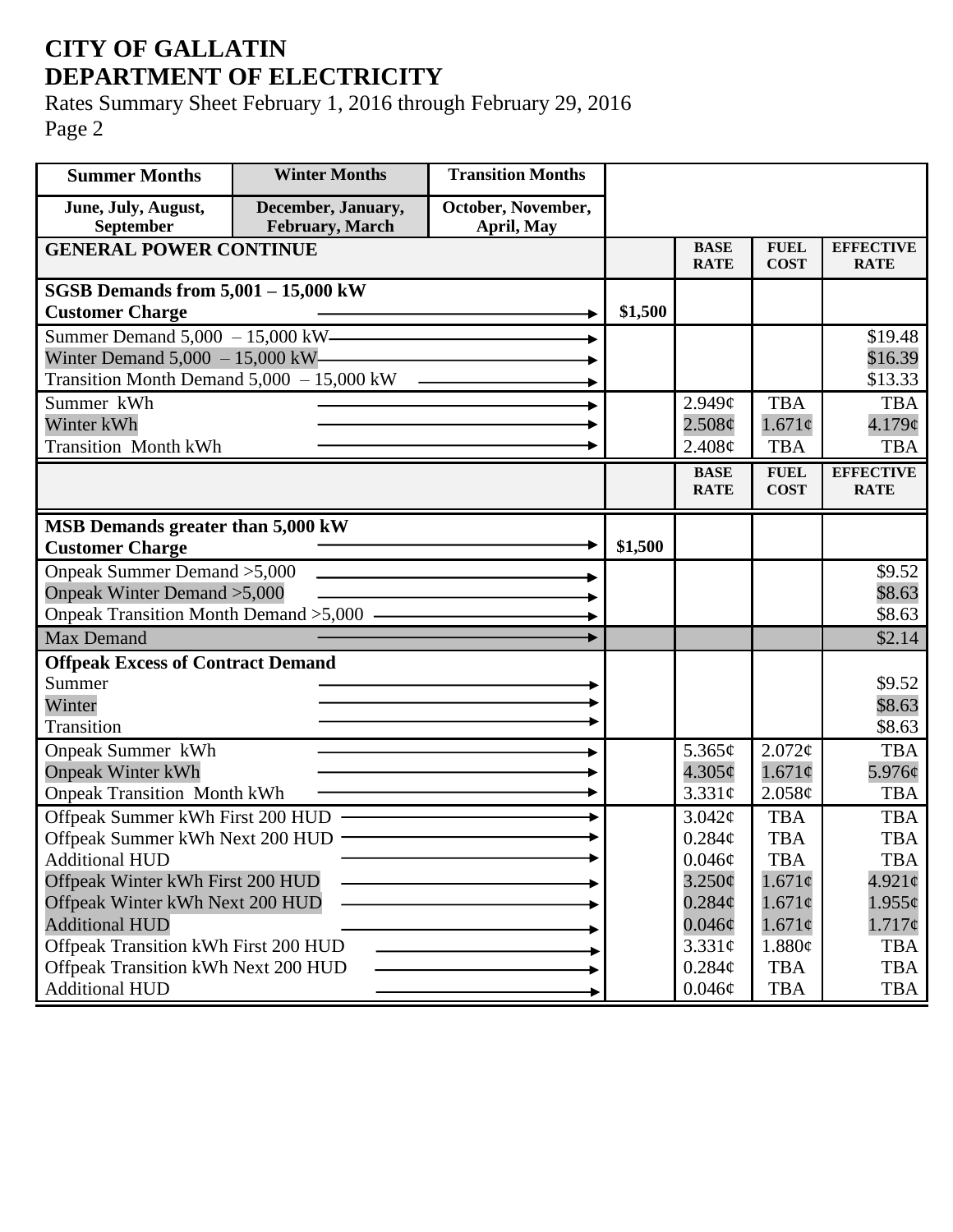## **CITY OF GALLATIN DEPARTMENT OF ELECTRICITY**

Rates Summary Sheet February 1, 2016 through February 29, 2016 Page 3

| <b>Summer Months</b>                       | <b>Winter Months</b>                                                                                                                                                                       | <b>Transition Months</b> |         |             |             |                  |
|--------------------------------------------|--------------------------------------------------------------------------------------------------------------------------------------------------------------------------------------------|--------------------------|---------|-------------|-------------|------------------|
| June, July, August,                        | December, January,                                                                                                                                                                         | October, November,       |         |             |             |                  |
| September<br><b>GENERAL POWER CONTINUE</b> | <b>February</b> , March                                                                                                                                                                    | April, May               |         | <b>BASE</b> | <b>FUEL</b> | <b>EFFECTIVE</b> |
|                                            |                                                                                                                                                                                            |                          |         | <b>RATE</b> | <b>COST</b> | <b>RATE</b>      |
| MSD Demands greater than 25,000 kW         |                                                                                                                                                                                            |                          |         |             |             |                  |
| <b>Customer Charge</b>                     |                                                                                                                                                                                            |                          | \$1,500 |             |             |                  |
| <b>Onpeak Summer Demand</b>                |                                                                                                                                                                                            |                          |         |             |             | \$9.52           |
| <b>Onpeak Winter Demand</b>                |                                                                                                                                                                                            |                          |         |             |             | \$8.63           |
| <b>Onpeak Transition Demand</b>            |                                                                                                                                                                                            |                          |         |             |             | \$8.63           |
| Max Demand                                 |                                                                                                                                                                                            |                          |         |             |             | \$1.52           |
| <b>Offpeak Excess of Contract Demand</b>   |                                                                                                                                                                                            |                          |         |             |             |                  |
| Summer                                     |                                                                                                                                                                                            |                          |         |             |             | \$9.52           |
| Winter                                     |                                                                                                                                                                                            |                          |         |             |             | \$8.63           |
| Transition                                 |                                                                                                                                                                                            |                          |         |             |             | \$8.63           |
| <b>Onpeak Summer kWh</b>                   |                                                                                                                                                                                            |                          |         | 5.050¢      | <b>TBA</b>  | <b>TBA</b>       |
| <b>Onpeak Winter kWh</b>                   |                                                                                                                                                                                            |                          |         | 3.989¢      | $1.671\phi$ | 5.660 $\phi$     |
| <b>Onpeak Transition Month kWh</b>         |                                                                                                                                                                                            |                          |         | 3.014¢      | <b>TBA</b>  | <b>TBA</b>       |
| Offpeak Summer kWh First 200 HUD           |                                                                                                                                                                                            |                          |         | 2.727¢      | <b>TBA</b>  | <b>TBA</b>       |
| Offpeak Summer kWh Next 200 HUD -          |                                                                                                                                                                                            |                          |         | $0.257\phi$ | <b>TBA</b>  | <b>TBA</b>       |
| <b>Additional HUD</b>                      |                                                                                                                                                                                            |                          |         | $0.204\phi$ | <b>TBA</b>  | <b>TBA</b>       |
| Offpeak Winter kWh First 200 HUD           |                                                                                                                                                                                            |                          |         | $2.933\phi$ | $1.671\phi$ | 4.604¢           |
| Offpeak Winter kWh Next 200 HUD            |                                                                                                                                                                                            |                          |         | $0.257\phi$ | $1.671\phi$ | 1.928¢           |
| <b>Additional HUD</b>                      |                                                                                                                                                                                            |                          |         | $0.204\phi$ | $1.671\phi$ | $1.875\phi$      |
| Offpeak Transition kWh First 200 HUD       |                                                                                                                                                                                            |                          |         | 3.014¢      | <b>TBA</b>  | <b>TBA</b>       |
| Offpeak Transition kWh Next 200 HUD        |                                                                                                                                                                                            |                          |         | $0.257\phi$ | <b>TBA</b>  | <b>TBA</b>       |
| <b>Additional HUD</b>                      |                                                                                                                                                                                            |                          |         | $0.204\phi$ | <b>TBA</b>  | <b>TBA</b>       |
|                                            | <b>Facilities Rental Charge (applies to SGSB, MSB, MSD)</b>                                                                                                                                |                          |         |             |             |                  |
|                                            | There shall be no facilities rental charge under this rate schedule for delivery at bulk<br>transmission voltage levels of 161 kV or higher. For delivery at less than 161 kV, there shall |                          |         |             |             |                  |
|                                            | be added to the customer's bill a facilities rental charge. This charge shall be \$.36 per kW                                                                                              |                          |         |             |             |                  |
|                                            | per month except for delivery at voltages below 46 kV, in which case the charge shall be \$.93<br>per kW per month for the first 10,000 kW and \$.73 per kW per month for the excess over  |                          |         |             |             |                  |
| 10,000 kW.                                 |                                                                                                                                                                                            |                          |         |             |             |                  |
| <b>OUTDOOR LIGHTING</b>                    |                                                                                                                                                                                            |                          |         |             |             |                  |
| Summer kWh                                 |                                                                                                                                                                                            |                          |         | 4.608¢      | <b>TBA</b>  | <b>TBA</b>       |
| Winter kWh                                 |                                                                                                                                                                                            |                          |         | $4.302\phi$ | 1.733¢      | $6.035\phi$      |
| <b>Transition Month kWh</b>                |                                                                                                                                                                                            |                          |         | $4.111\phi$ | <b>TBA</b>  | TBA              |

SEE SPECIFIC RATE SCHEDULE FOR MORE DETAILS